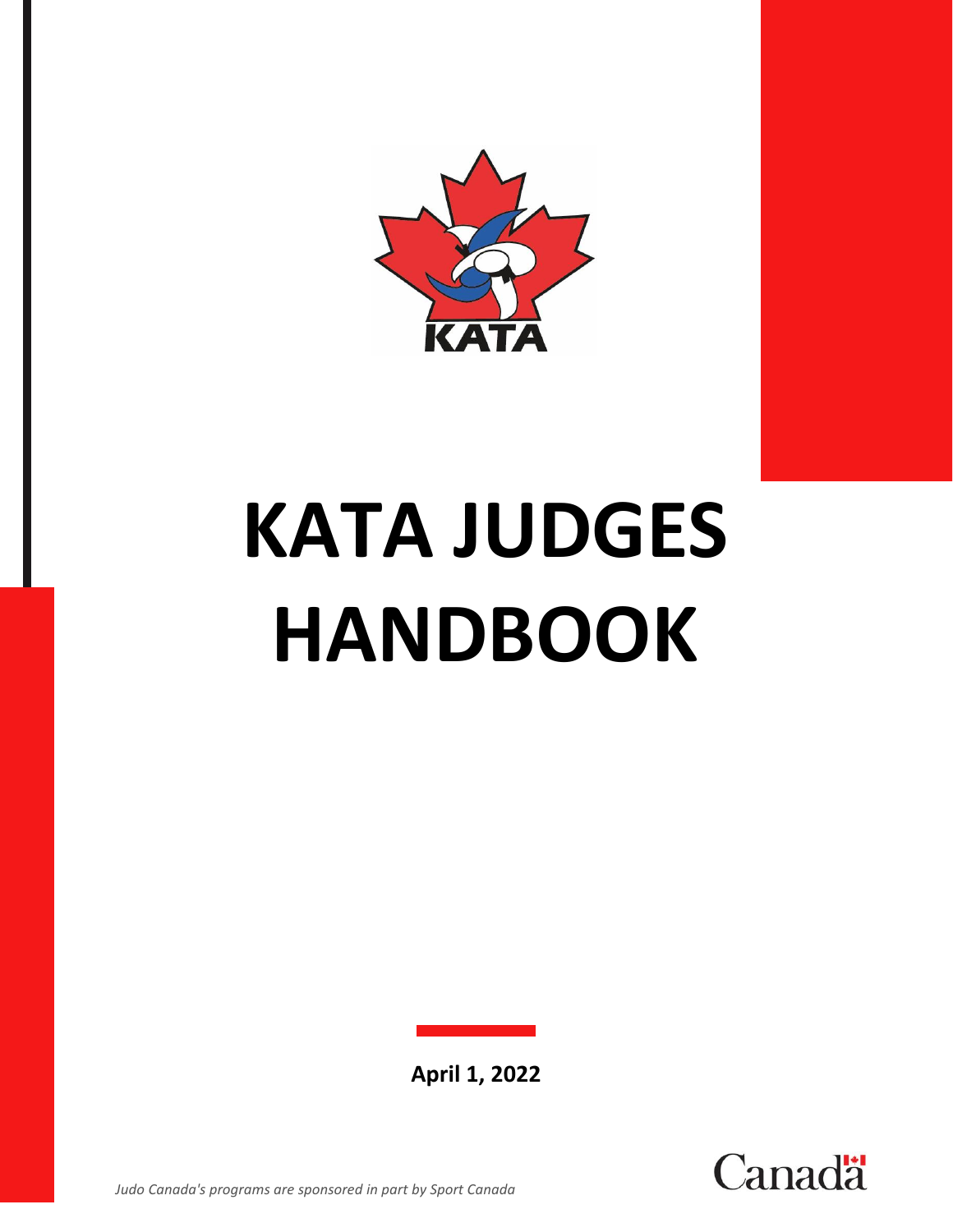# **Table of contents**



 $-2-$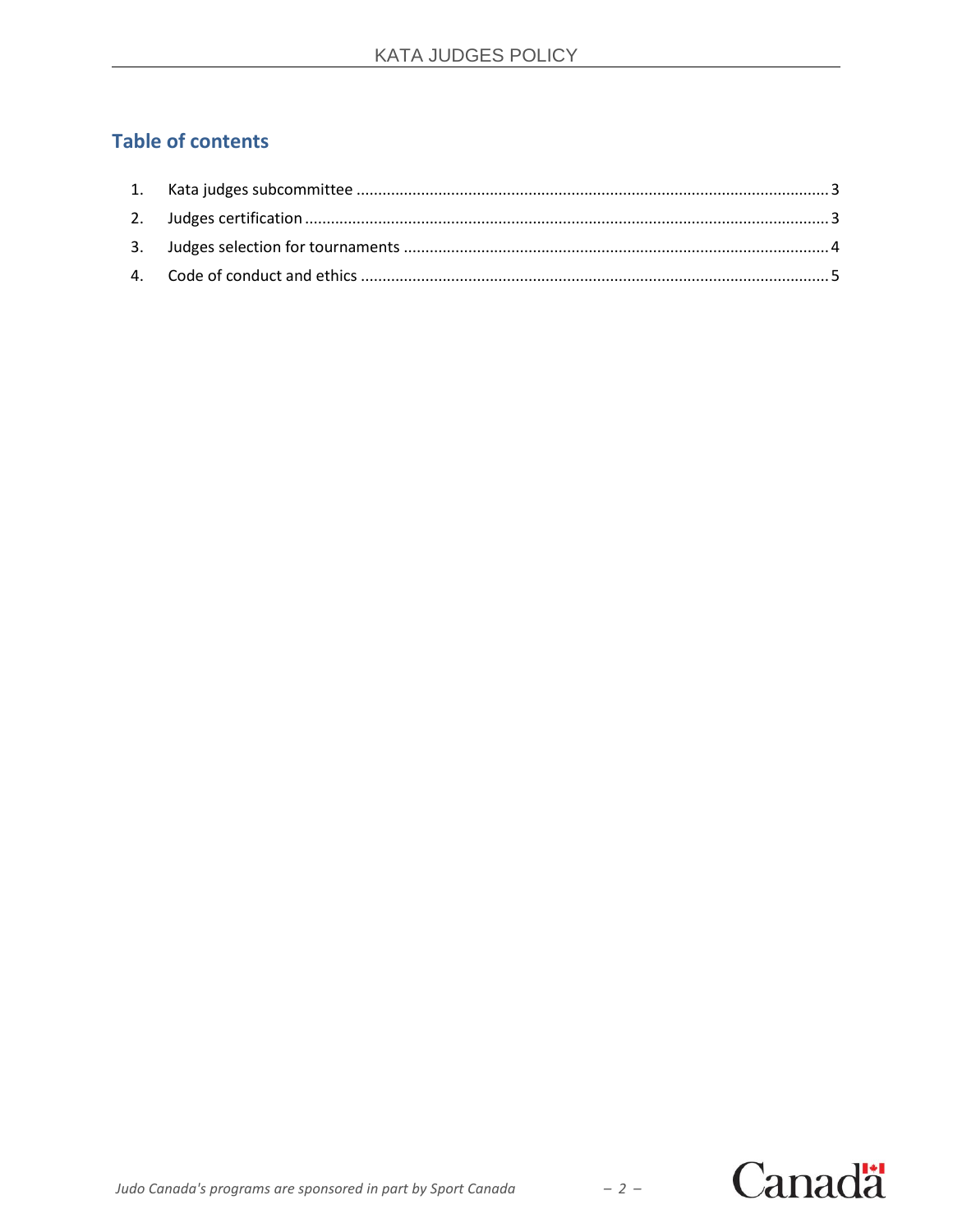# <span id="page-2-0"></span>**1. KATA JUDGES SUBCOMMITTEE**

## 1.1 Mission Statement

To develop and nurture an environment that all Judo Canada members are introduced to the International Judo Federation (IJF) Kata Judging rules and develop a pathway to a higher standard of kata judging.

## 1.2 Activities and Responsibilities

- 1.2.1 Establish, maintain, and enforce the policies of the National Kata Judging Subcommittee.
- 1.2.2 Establish a Kata Judging Certification across Canada.
- 1.2.3 Provide education on Kata and enforce the rules and regulations of the IJF.
- 1.2.4 Work in cooperation with the provincial, national, and international organizing Kata committees.
- 1.2.5 Liaise with the Judo Canada CEO.
- 1.2.6 Conduct various Kata judging seminars and certify and continually educate national and international Kata judges.
- 1.2.7 Establish criteria for selecting Kata judges for the national and international events.

# <span id="page-2-1"></span>**2. JUDGES CERTIFICATION**

#### 2.1 National Certification

There is one level of National Kata Judge Certification in Canada for each kata:

- − Nage-no-kata
- − Katame-no-kata
- − Kodokan Goshin-jutsu
- − Ju-no-kata
- − Kime-no-kata

# As of April 1, 2022 National "B" and "C" certification in one or more Kata will have the opportunity to *certify for the National Kata certification.*

All National Kata Judge candidates must:

- − Be a member in good standing with Judo Canada.
- − Hold a Judo Canada rank of Shodan or higher.
- − Have a full knowledge of the Kata they are certifying for, including a good knowledge of the IJF "Kata Competition Judges Guidelines" and "Kata Competition Criteria for evaluation".
- − Complete an application and send to the Judo Canada Kata Committee not more than 30 days prior to the certification day, which can be found on the Judo Canada Web Site under Kata.
- − Submit a recent new video at least 30 days prior to the certification date of the candidate performing the Kata that they are certifying for as Tori.
- − If a candidate cannot perform the kata due to a physical injury, the candidate must record himself / herself teaching the kata to a Tori and an uke.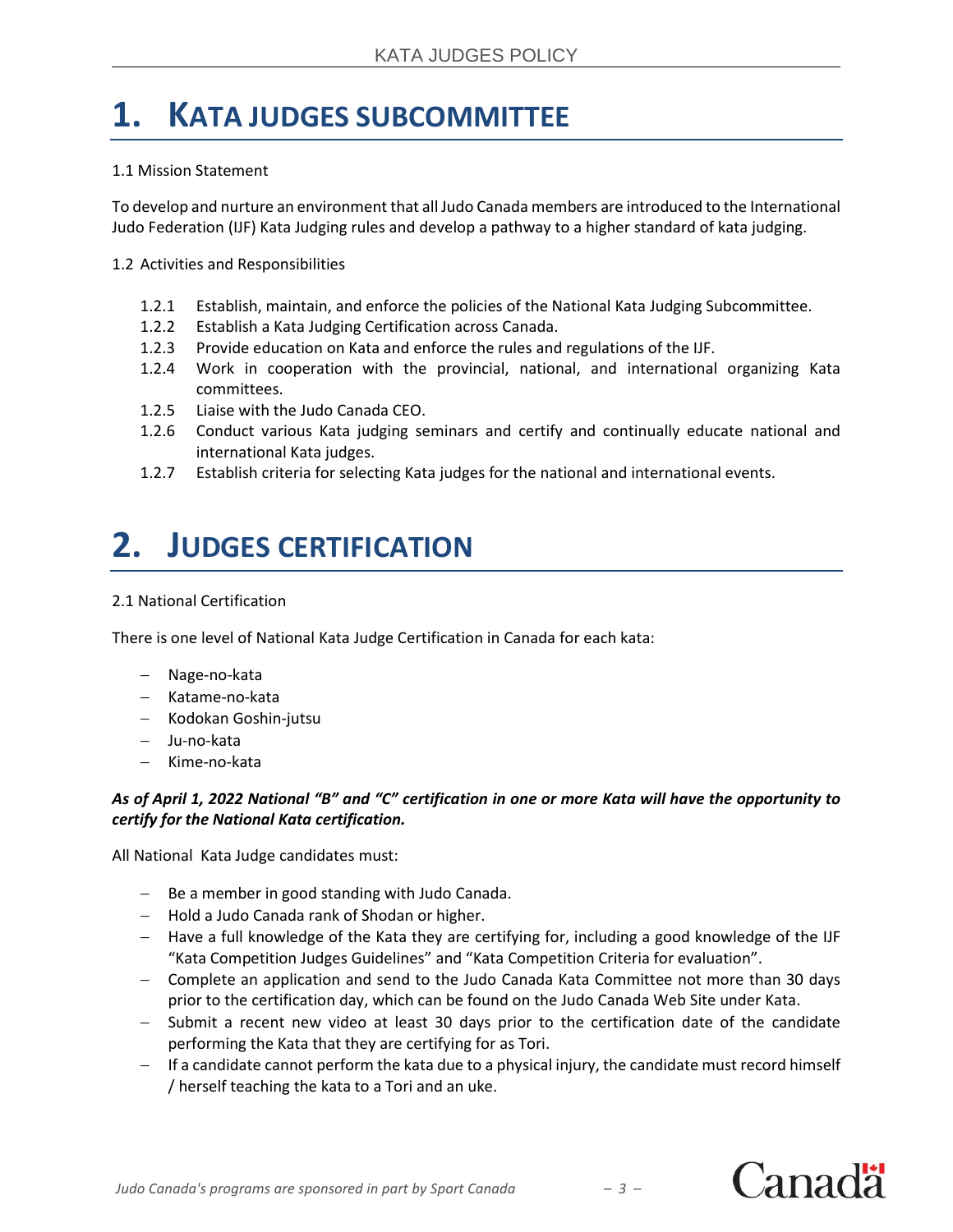# 2.2 PJC / IJF Certification

To acquire eligibility to be nominated by Judo Canada in order to attend a certification examination to become a PJC judge, a candidate must:

- − Be a member in good standing with Judo Canada
- − Be fully certified as a national judge in all five (5) katas.
- − Be active for a minimum of three (3) years as a National Certified Kata Judge.
- − Must have judged at least two (2) Open National Circuit A Kata Tournaments per year Championships (Open National Kata Championship, Eastern Canadian Kata Championships in Saint-Jean-sur-Richelieu, Québec and Western Canadian Kata Championships in Edmonton, Alberta).
- − Hold a Judo Canada rank of Sandan or higher.

To acquire eligibility to be nominated by Judo Canada in order to attend a certification examination to become an IJF judge, a candidate must:

- − Be a member in good standing with Judo Canada
- − Be certified as a PJC judge in all five (5) Katas.
- − Must be recommended by the National Kata Committee to the IJF Kata Commission.
- − Must be active for a minimum of three (3) years as a fully Certified PJC kata Judge in all (5) katas.
- − Must have judged at least two (2) Open National Kata Championships and one (1) PJC Kata Championships
- − Hold a Judo Canada rank of Yondan or higher.

# <span id="page-3-0"></span>**3. JUDGES SELECTION FOR TOURNAMENTS**

## 3.1 General Qualifications

- − Member in good standing with Judo Canada.
- − Active at provincial, national and / or international tournaments.
- − Attendance at clinics and seminars (Held at Kata tournaments and others sanctioned by the National Kata Committee).
- − Availability.
- − Priority will be given to judges that are fully certified in all five (5) katas.

## 3.2 Circuit A & B Kata Tournaments

| Circuit A Tournament:                                 | Open                                                                                                                                                      |  |  | Kata National Championships, Eastern Kata Canadian |  |  |  |
|-------------------------------------------------------|-----------------------------------------------------------------------------------------------------------------------------------------------------------|--|--|----------------------------------------------------|--|--|--|
| Championship and Western Kata Canadian Championships. |                                                                                                                                                           |  |  |                                                    |  |  |  |
| Circuit B Tournament:                                 | All tournaments sanctioned by the National kata Committee following<br>the guidelines of Judo Canada Tournament Committee of a B sanctioned<br>tournament |  |  |                                                    |  |  |  |

Criteria for selection:

- − Kata judges will be invited by the National Kata Committee.
- − Judges must be certified Nationally.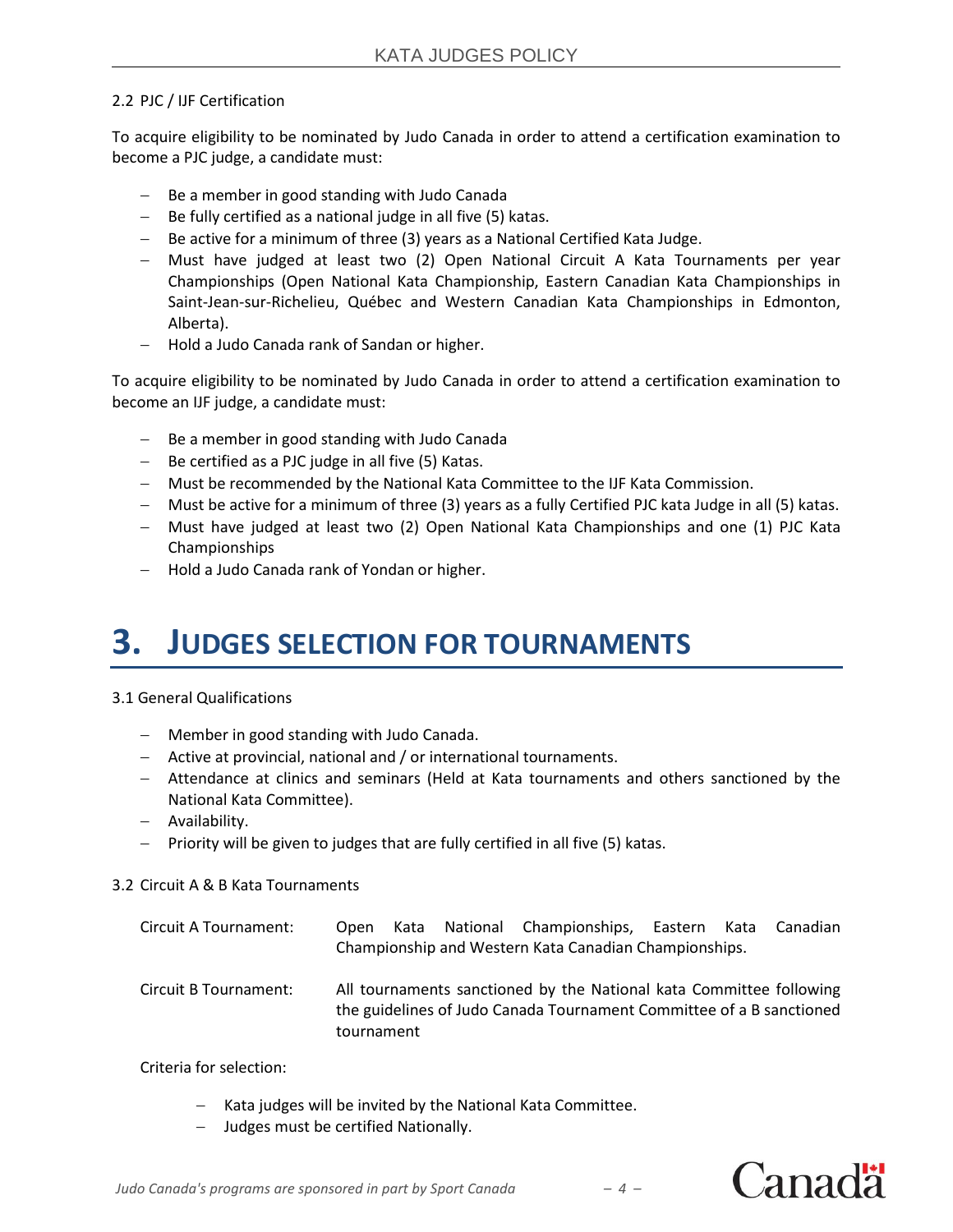## 3.3 Circuit A Tournaments

Criteria for selection, candidates must have:

- − Judged at least three A or B circuit Kata events in the last two (2) years.
- − Attended a minimum of two (2) National level Kata seminars conducted by the National Kata Committee in the last two (2) years,
- − Provinces may put forward names to the National Kata Committee for consideration.

## 3.4 International Kata Tournaments

Criteria for selection:

- − A written request to attend an International Kata Tournament as a judge must be submitted to the National Kata Committee at least thirty (30) days in advance.
- − The following criteria are minimums, and a candidate who meetsthe minimumsis not guaranteed selection. The National Kata Committee reserves the right to make any selection.

A candidate, within the last 12 months prior to the international event, must have:

- − Minimum PJC in all five (5) Katas
	- o Judged at least two (2) A Circuit Kata events.
	- o Attended at least two (2) nationally sanctioned seminars
- − PJC Championships
	- o Fully certified in all five (5) kata as a PJC judge
	- $\circ$  National Kata Committee will select the judges for the PJC Championships based on the national quota established by the PJC Kata Commission.
	- $\circ$  Minimum Criteria to be eligible for consideration for selection, a candidate, within the last 12 months prior to the PJC Championships, must have:
		- judged at least two (2) A Circuit Kata events.
		- attended at least two (2) nationally sanctioned seminars
- − World Championships
	- o Fully certified in all five (5) kata as an IJF judge.
	- $\circ$  National Kata Committee will select the judges for the World Championships based on the quota established by the IJF Kata Commission.
	- $\circ$  Minimum Criteria to be eligible for consideration for selection, a candidate, within the last 12 months prior to the World Championships, must have:
		- judged at least two (2) Circuit Kata events
		- judged at least one international Kata tournament

# <span id="page-4-0"></span>**4. CODE OF CONDUCT AND ETHICS**

The following is a summary only which all Kata judges are expected to abide by. Please refer to documents in reference for full explanations.

− **Judges Uniform:** A judge must wear an official uniform as defined by the Judo Canada Kata Committee: